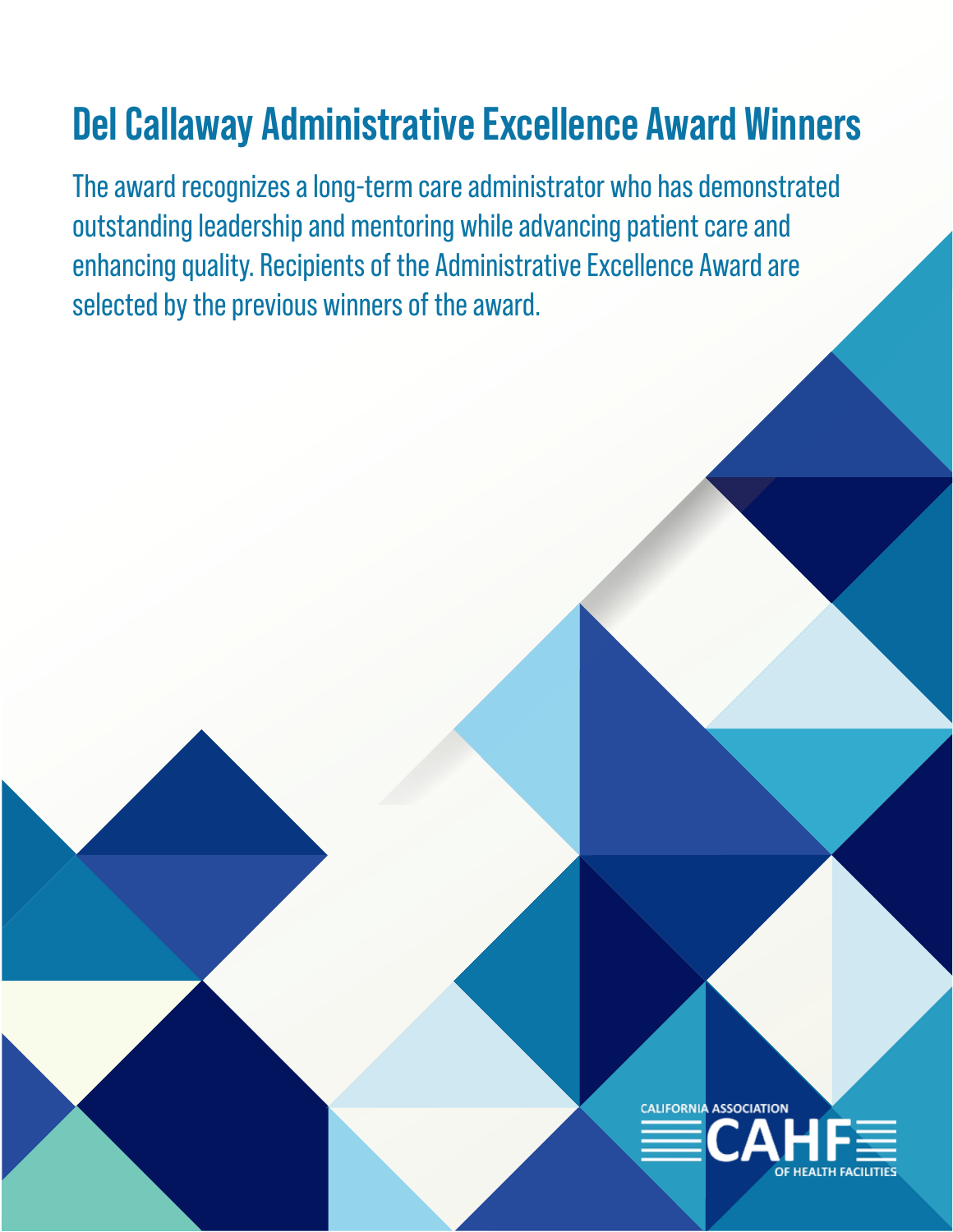

# **2021**

#### **Erika Castile Torrey Pines Senior Living San Diego**

With 20 years in long-term care, Erika serves as the administrator of a 45-bed post-acute and executive director of a 100-bed assisted living and memory care facility. During her tenure, she navigated Torrey Pines from a 2-Star facility to a Five-Star operation by building a culture of caring among her co-workers, residents and families. During COVID-19, Erika worked with her team to put an aggressive infection control program in place. As a result, they were COVID-free for nine months. Erika loves senior care, and it shows in her attitude and smile. She had taken time to develop other leaders and is invested in helping to share the future of long-term care though advocacy efforts. Erika has a bachelor's and master's degree in Gerontology and serves as the San Diego

Chapter President. She has completed the AHCA Future Leader program and was recently appointed by the Governor to the California Commission on Aging. Erika's commitment to her staff, genuine care for residents and families and her ability to engage and advocate for the profession are a perfect trifecta for administrative excellence.



#### **Posthumous Award - Bart Vanderwall Pacific Gardens Nursing Center Fresno**

Bart was a servant-leader who worked at Pacific Gardens for 22 years. Throughout his career, he was dedicated to twin goals – excellence and quality. During his tenure, his leadership team won numerous company awards – including the top award for overall excellence. The facility was also awarded the AHCA Bronze and Silver National Quality Awards. As a flagship facility for Covenant Care, Pacific Gardens received multiple innovation awards under Bart's leadership. His team conducted pilot programs for the company to test new approaches to improve resident care. Bart was a patient advocate and passionate about caring for the elderly. He demanded the highest quality from his co-workers and at the same time was fiercely loyal to his staff. He was a motivator, bringing encouragement and positivity into everything he pursued. Bart's approach to his work represented the gold standard for administrators. His integrity and pursuit of quality helped make a difference in the lives of his residents and staff. As we mourn his untimely death, we also celebrate Bart's legacy of clinical and operational excellence and his lasting example of selfless leadership